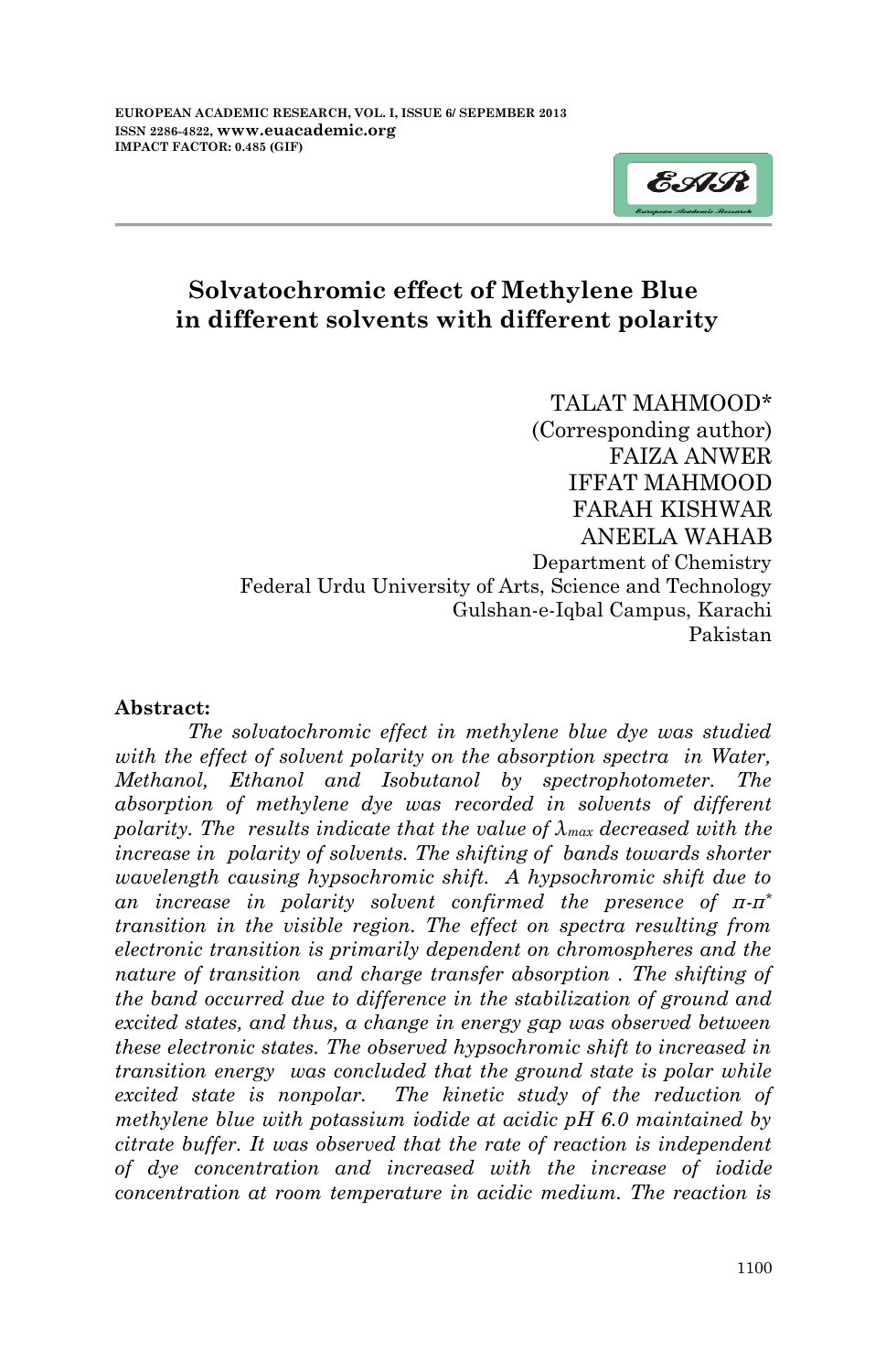*found to be first order with respect to iodide and zero order with respect to methylene blue concentration.*

**Key words**: *Metylene blue, solvatochromic effect, hypsochromic shift, solvent polarity*.

# **Introduction**

Dyes are synthetic aromatic water soluble dispersible organic colorants,having potential application in various industries.The effect of different solvents on the dyes spectra and fading of reduction of dyes was investigated.(1-5) The effect of solvent on  $\lambda_{\text{max}}$  shift able us to distinguish the types of electronic transition.(6-9). Adsorption isotherm of the Methylene blue (MB) on the activated carbon was determined and correlated with common isotherm equations [10]. Methylene blue is organic polar dye. It is soluble in water. Methylene blue shows absorbance in visible region due to involving of π-π\* and n-π\* transitions present in molecules. Methylene blue was prepared in Water then analyzed absorbance with the help of spectrophotometer. Solutions showed maximum absorbance in water at 668 nm. Solution of Methylene blue in different solvent methanol, Ethanol, Iso butanol analyzed with the help of spectrophotometer. Methylene blue in methanol showed maximum absorbance at 654 nm. Methylene blue in ethanol showed maximum absorbance at 653nm. Methylene blue in Iso butanol showed maximum absorbance also at 655 nm.

Present work is based to investigate the solvatochromic effect and kinetics of methylene blue by spectrophotometer. The kinetics of the reduction of methylene blue in acidic medium were investigated as a function of concentration of dye, concentration of KI at constant pH. The reaction kinetics data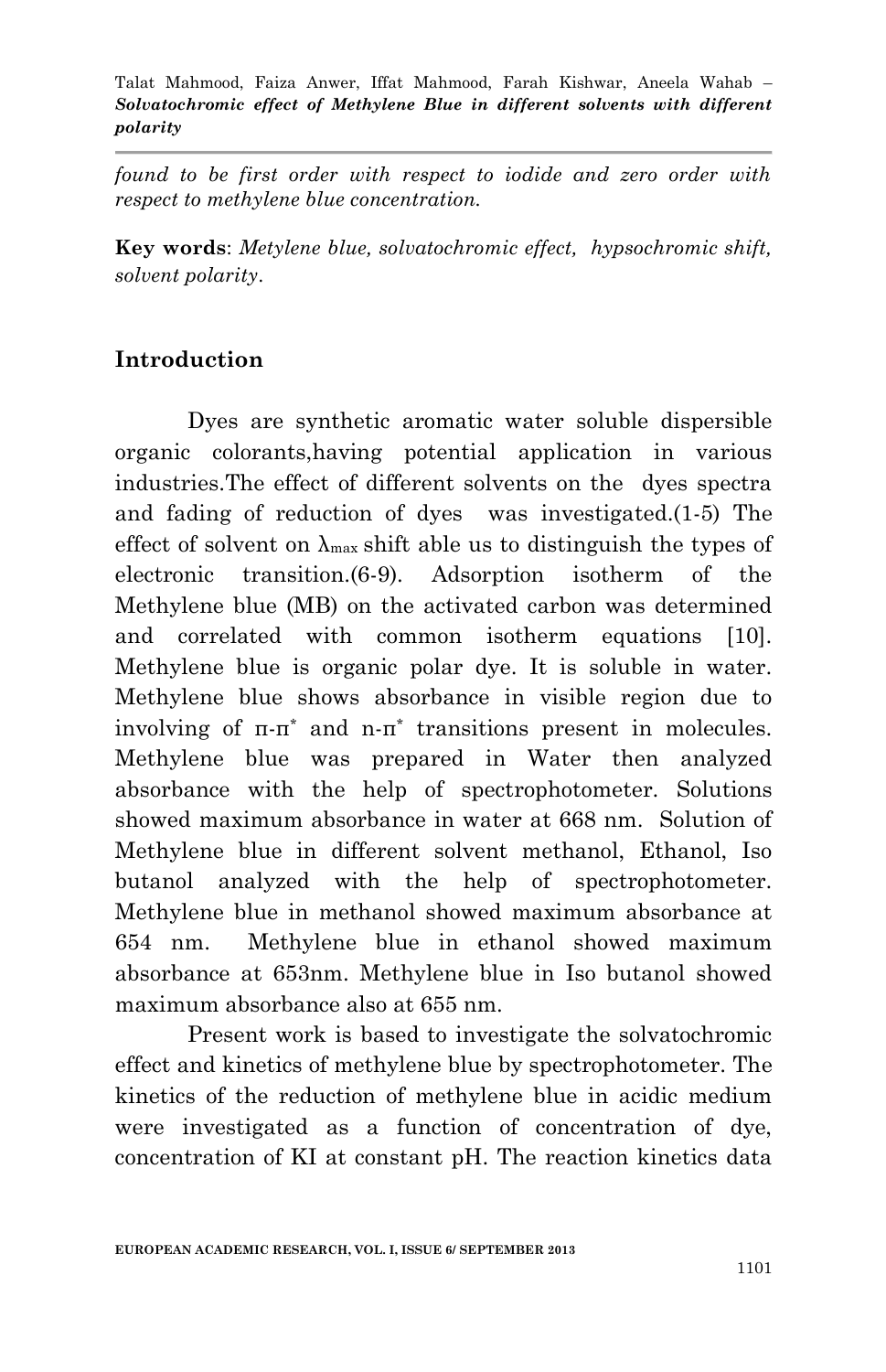were used to calculate the order of reaction with respect to the concentration of the dye and concentration of reductant.

### **Material and Method**

All the reagents used were of analytical grade, purchased from Merck. All glassware used to be of standard quality. They were properly cleaned and rinsed with distilleddeionized water. The UV-2600 double beam spectrophotometer was used to measure the absorbance by using quartz cells. Jenway, Model 3510 pH meter was used for pH measurement.

## **Procedure**

A stock solution of dye was prepared and it is diluted by using distilled water. The pH of the solution was maintained by using a buffer system of Citric acid and sodium citrate. A reaction mixture was prepared by taking a known volume of methylene blue and potassium iodide and buffer solution to maintain the pH of the solution. The absorbance data was recorded for one hour and the same procedure was adopted to measure absorbance as a function of absolute solvents of different polarities. The absorbance data was collected at 668 nm as a function of dye concentration and reductant to study the kinetics of the reaction.

### **Result and Discussion**

The absorption spectra of methylene blue having concentration 7 ×10-5M was recorded in water, absolute methanol, ethanol, and isobutanol using Spectrophotometer. The values of λmax showed slightly increased with the decrease of polarity. The data are tabulated in Table 1 and spectra are given in Fig.1-4.The result indicates that the λmax highly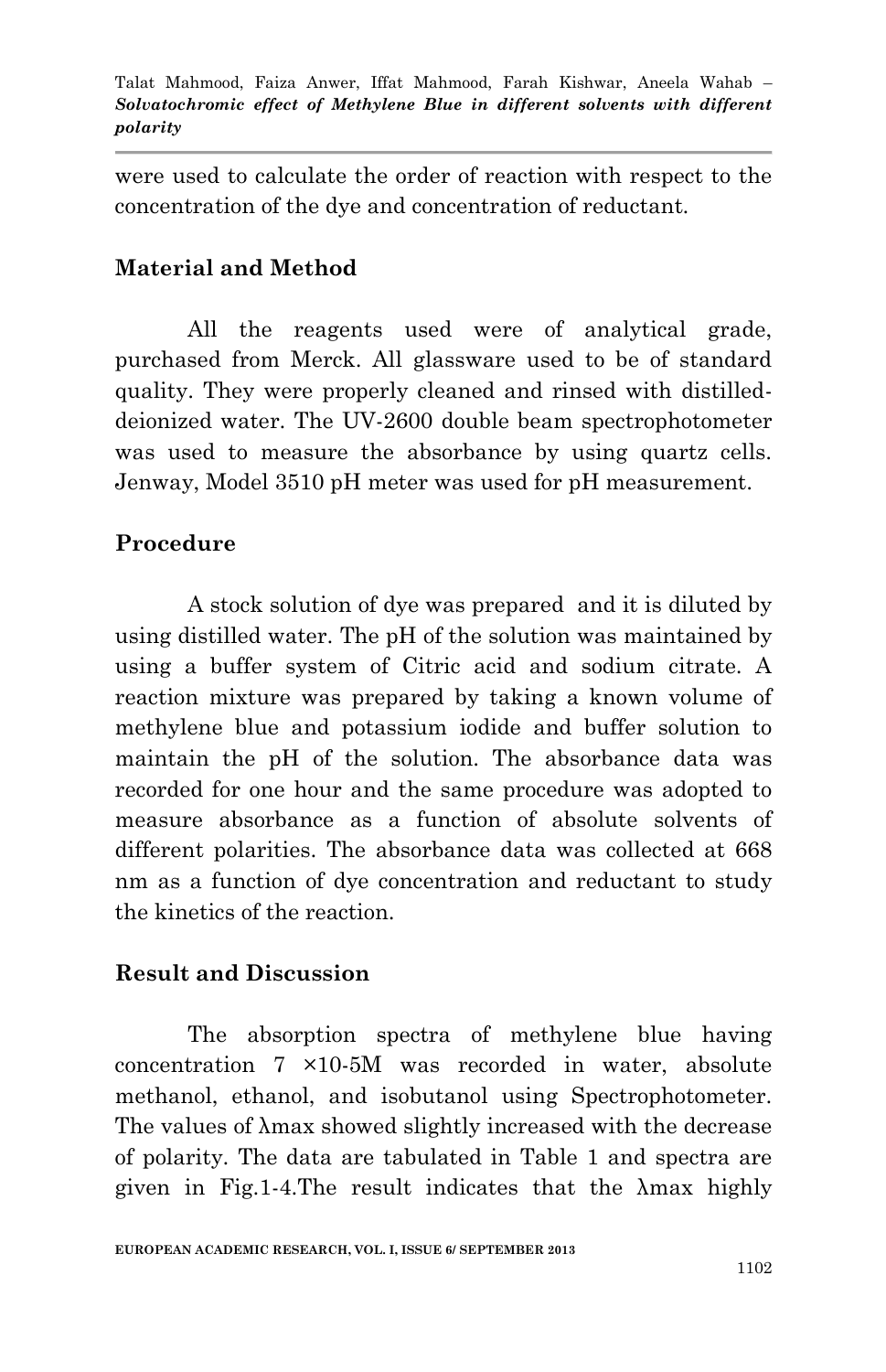depended upon solvent polarity. It was observed that wavelength shifts towards shorter wavelengths as the solvent was changed from polar (water) to nonpolar (methanol, ethanol and isobutanol). The shifting of wavelength showed hypsochromic shift. The shifting of the band occurred due to difference in the stabilization of ground and excited states and thus causes a change in energy gap between these electronic states. The molar absorptivity coefficient  $(E)$  for methylene blue in different solvents evaluated show the trend that the molar absorptivity coefficient increased as the polarity of the solvent was lowered. The decrease of molar absorptivity  $(C)$  with increasing polarity shows that as the energy gap between two states (ground and excited state) increasing, possibility of transition becomes less, hence decreases molar absorptivity coefficient  $(C)$ , which is also shown by the values of transition energy (ET). Transition energy is calculated from the following relation (218).

$$
ET = \frac{hcNA}{\lambda}
$$

Where transition energy is ET, Planck's constant is h, the speed of light is c and Avogadro's number is NA. The value of the transition energy with the increase of solvent polarity as in the water show the ground state was more polar than the excited state. The energy difference between ground state and excited state become greater corresponding to hypsochromic effect on the spectrum by increasing the polarity of the solvent. Wavelength ( $\lambda$ max), Absorbance (A), Molar Absorptivity (C) and Transition energy (ET) of Methylene blue In different solvent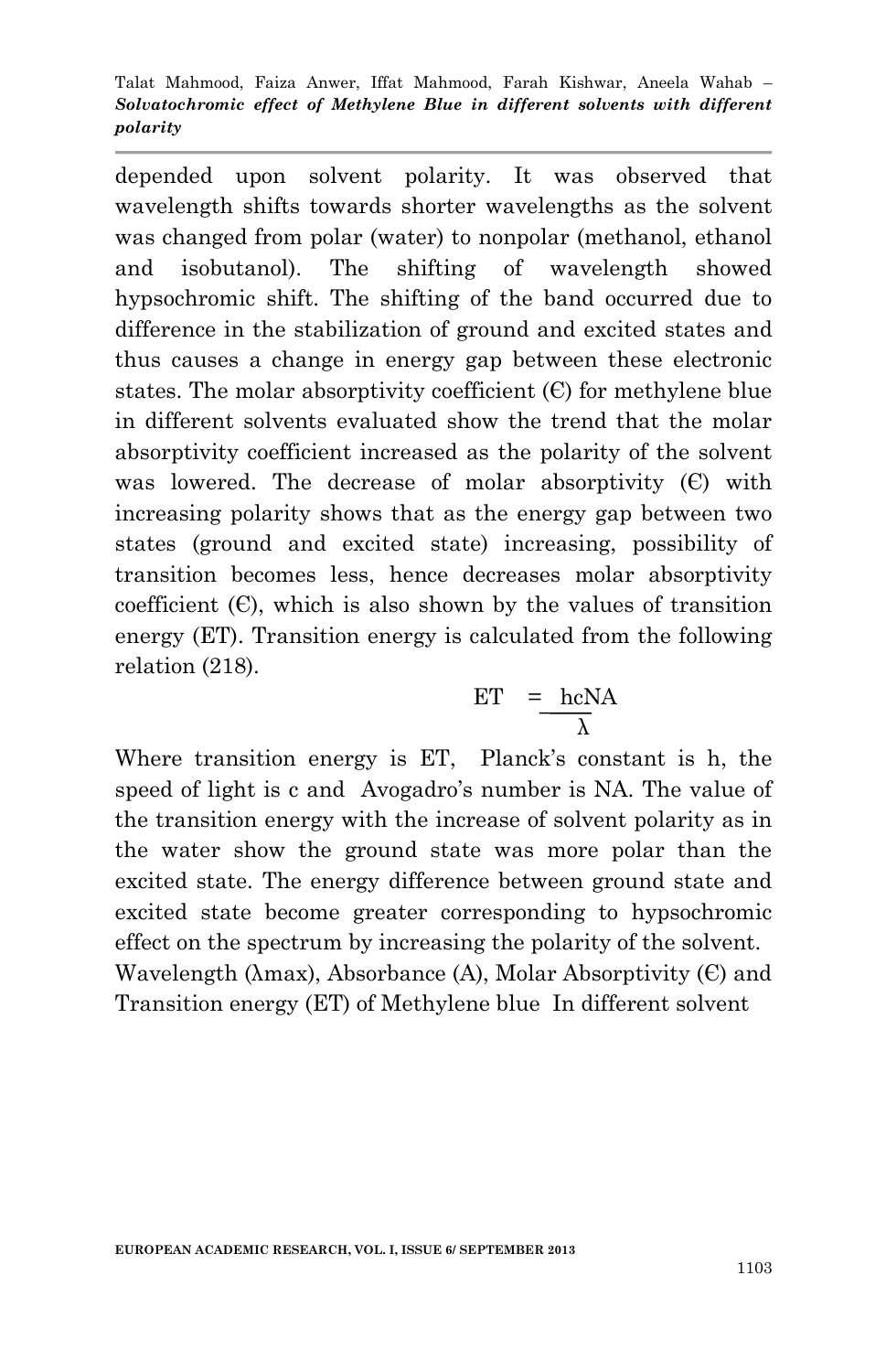Talat Mahmood, Faiza Anwer, Iffat Mahmood, Farah Kishwar, Aneela Wahab – *Solvatochromic effect of Methylene Blue in different solvents with different polarity*

| S.NO           | Solvents   | Maximum<br>wavelength<br>$\lambda$ max $(nm)$ | Absorbance | Molar<br>Absorptivity<br>Lmol-1. cm- | Transition<br>energy<br>(ET) |
|----------------|------------|-----------------------------------------------|------------|--------------------------------------|------------------------------|
|                | Water      | 667                                           | 0.693      | 56621                                | 17.95                        |
| $\overline{2}$ | Methanol   | 676                                           | 0.864      | 65,237                               | 17.71                        |
| 3              | Ethanol    | 678                                           | 1.256      | 106,254                              | 17.66                        |
| $\overline{4}$ | Isobutanol | 685                                           | 0.345      | 22,409                               | 17.48                        |

Table 1

Absorbance of Methylene blue in Absolute solvent

 $Solvent = Water$  Solvent = 10% Methanol



Concentration of Methylene blue  $=7x10-5$  Concentration of Methylene blue  $=7x10-5$ 













**EUROPEAN ACADEMIC RESEARCH, VOL. I, ISSUE 6/ SEPTEMBER 2013**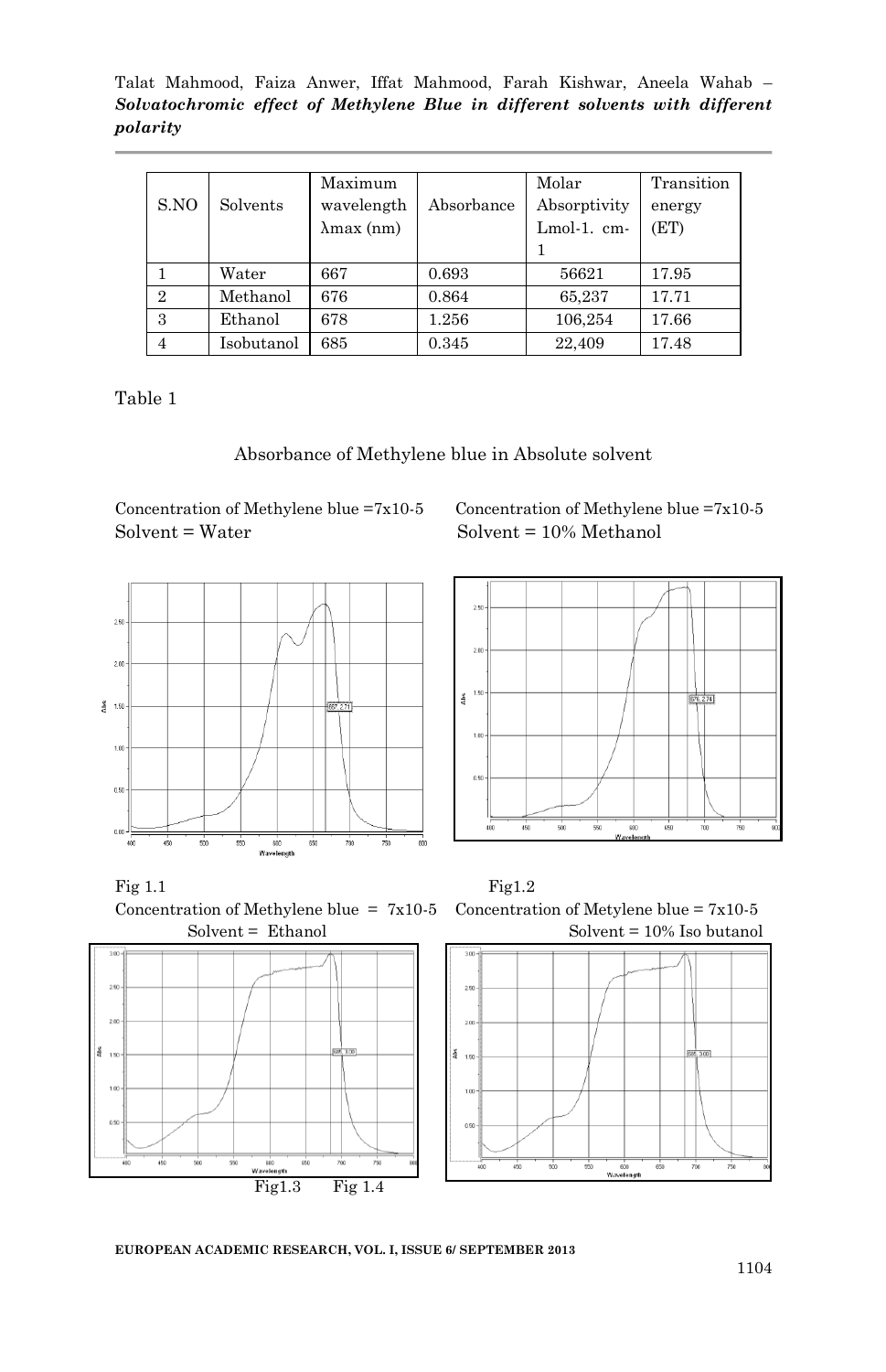#### **Kinetics of Reduction of Methylene blue with KI**

The present work also involves kinetics of the reduction of the dye in acidic medium at 665nm wavelength in visible range. The influence of dye concentration ranging from 5x10- 5,6x10-5,8x10-5 was observed at a constant concentration of 0.1M KI and 6 pH by spectrophotometric method. The values for rate constant were determined by the linear plot of ln (Aa-At) vs Time. The results are tabulated in figure 2.1-2.3. It was also found that there is no significant change in rate constant with the change in methylene blue concentration, which show that the rate of reaction is not affected by the concentration of dye. It is concluded that reaction is zero order with respect to dye concentration.

 Effect of concentration of Methylene blue Concentration of Methylene blue =  $5x10-5M$ , KI=0.1M, pH = 6.0



Fig. 2.1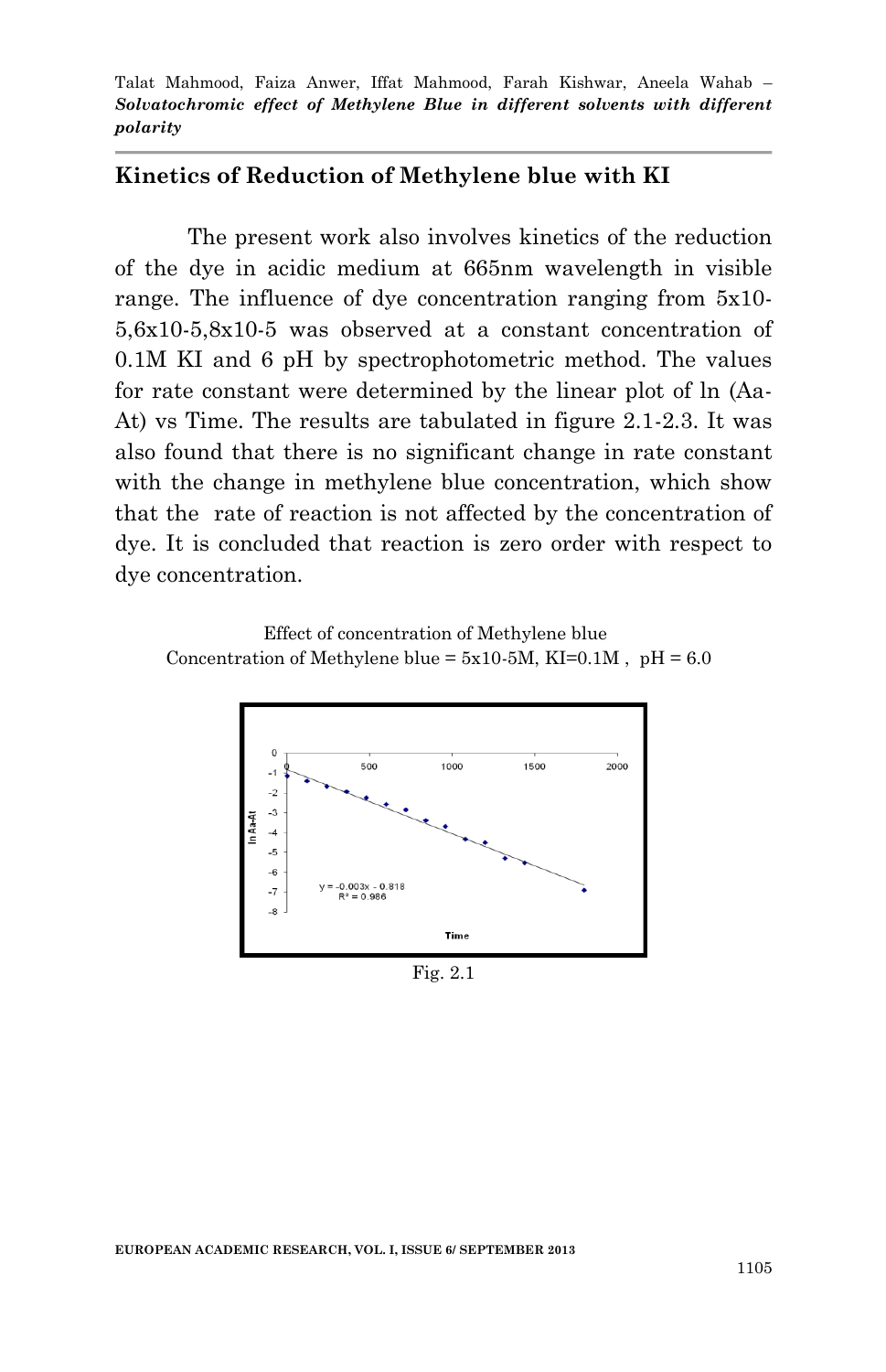Talat Mahmood, Faiza Anwer, Iffat Mahmood, Farah Kishwar, Aneela Wahab – *Solvatochromic effect of Methylene Blue in different solvents with different polarity*



Concentration of Methylene blue =  $8x10-5M$ , KI=0.1M, pH = 6



Fig. 2.3

The effect of concentration of potassium iodide ranging from (0.1, 0.4, 0.5 mol.dm-3) was studied Fig.3.1-3.3. The results show that the rate constant increase with the increase in the potassium iodide concentration at hydrogen ion activity 6.0. The increase in concentration of iodide results an increase in the collision of molecules leads to the formation of activated complex,which in turn is converted into the reduced form of the dye. The absorbance data showed a gradual decrease with the increase of concentration of potassium iodide. The decrease absorbance was due to the reduction of methylene blue with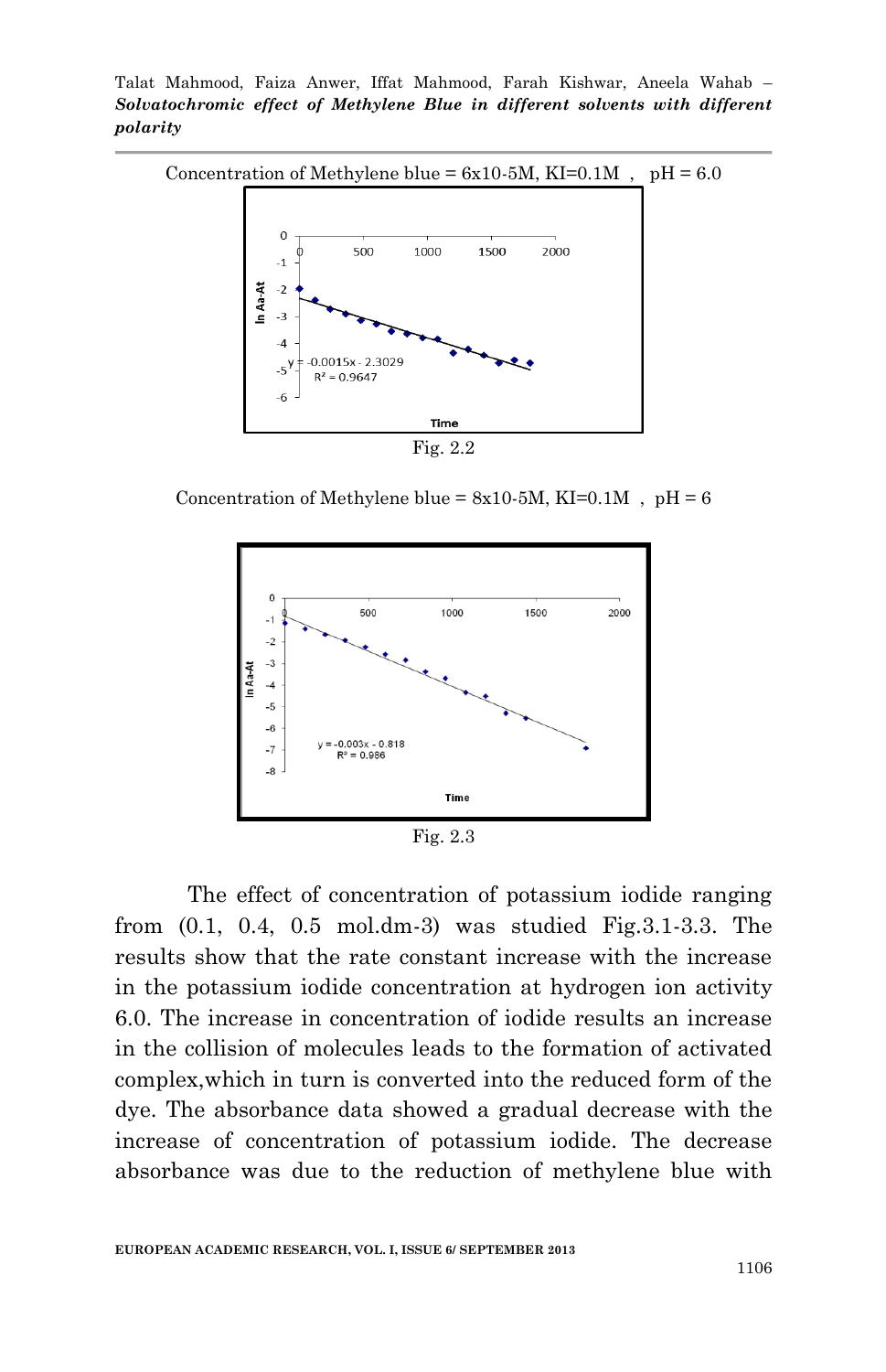iodide. The linear plot of  $ln(Aa - At)$  versus time showed the first order dependence of iodide.

Effect of concentration of KI Concentration of Methylene blue =  $7x10-5M$ , Concentration of KI = 0.1 M,  $pH = 6.0$ 



Concentration of Methylene blue =  $7x10-5M$ , Concentration of KI =  $0.4 M$ ,  $pH = 6.0$ 

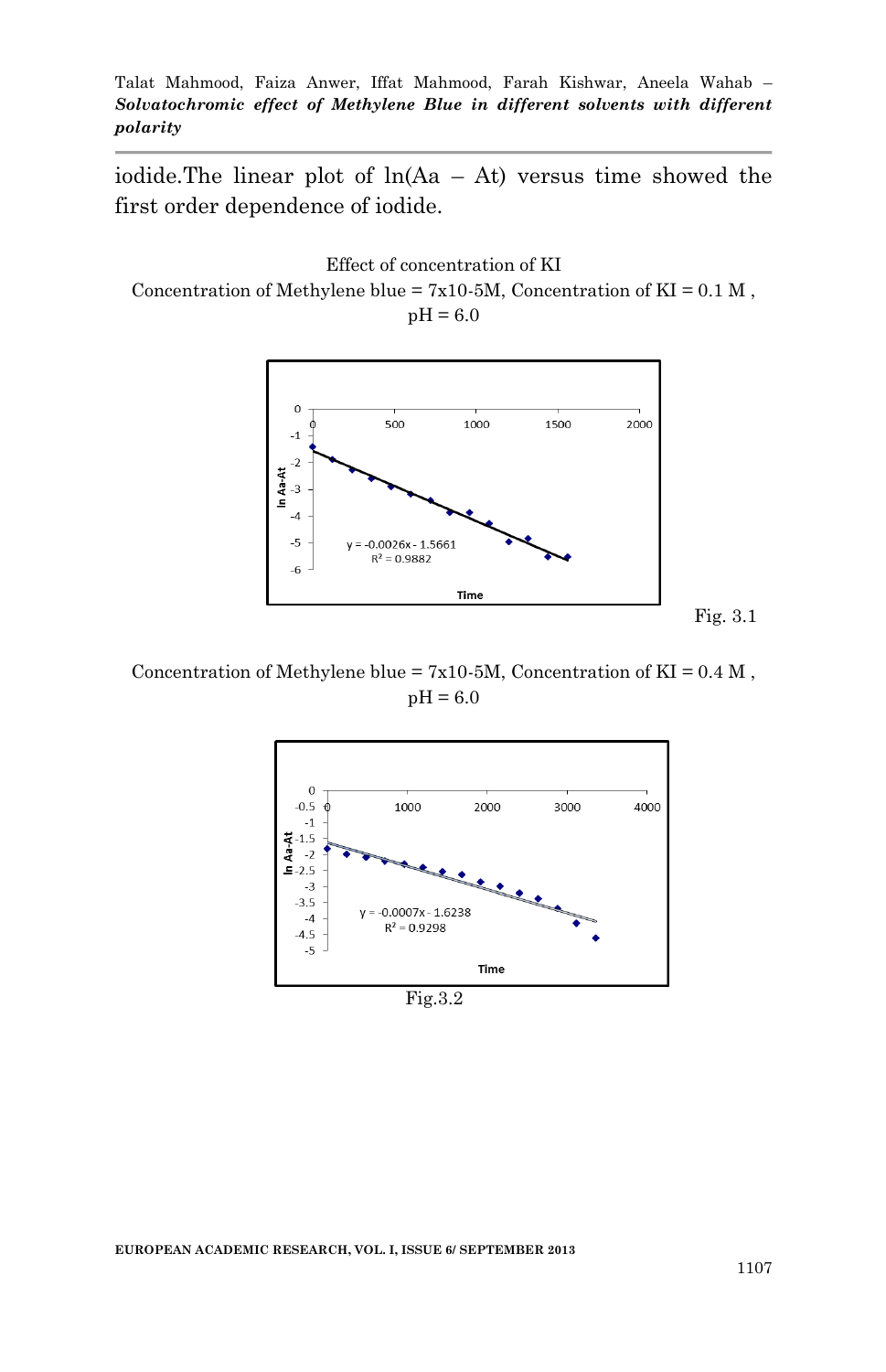Concentration of Methylene blue =  $7x10-5M$ , Concentration of KI =  $0.5 M$ ,  $pH = 6.0$ 



Fig. 3.3

### **Conclusion**

The study of solvatochromic effect of Methylene blue with iodide in aqueous and aqueous alcoholic mixture in acidic medium was studied. The experimental data obtained as a function of methylene blue concentration, potassium iodide concentration and kinetic study of the reaction let to the following conclusion.

The solvatochromic effect was studied by spectrophotometric analysis and from the spectral analysis of methylene blue in aqueous and absolute solvents it was observed that λmax shifts towards longer wavelength as the solvent was changed from polar(water) to nonpolar (methanol,ethanol and isobutanol). The shifting of wavelength showed a bathochromic shift with decreased in transition energy and it was concluded that the ground state is polar while the excited state of methylene is nonpolar.

The kinetic study of the reduction of methylene blue with potassium iodide led to the conclusion that the reaction follows zero order with respect to methylene blue and first order to iodide in acidic medium. Methylene blue is a member of thiazine dye the reduction of dye molecule involves breaking